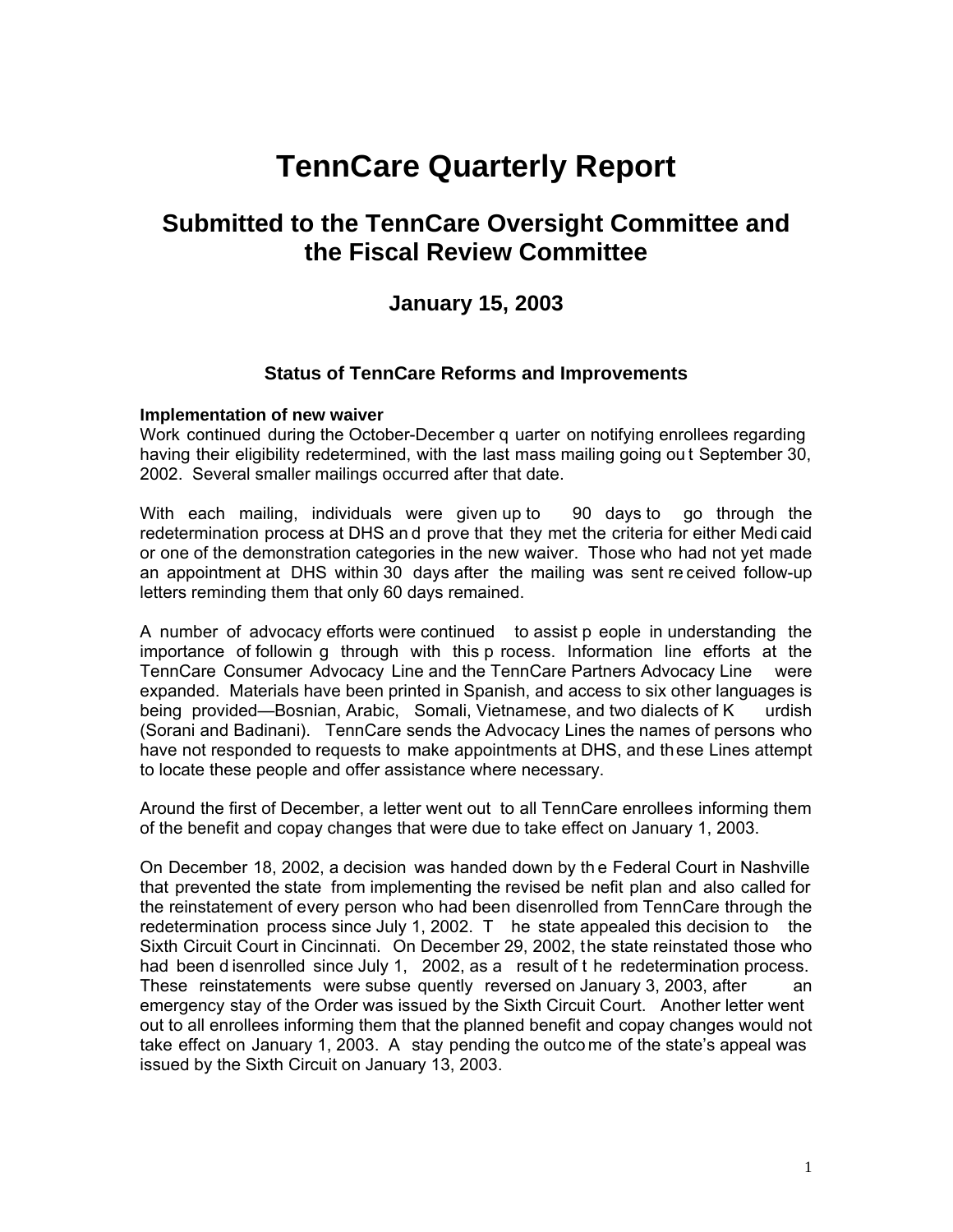#### **TennCare Advisory Board**

A 14-member TennCare Advisory Board was appointed during this quarter. The Board, whose members have been asked to serve one- to three-year renewable terms, met for the first time during the quarter.

#### **Dental carve-out**

On October 1, 2002, implementation of the TennCare Den tal Carve-Out began. Dental services are now bein g provided statewide through one Dental B enefits Manager contracted with the state on an administrative services basis. The DBM is Doral Dental of Tennessee.

On September 23, 2002, one week before the dental carve-out, the TennCare dental network consisted of a total of 386 dentists. By January 10, 2003, there were 693 dentists who had returned signed provider agreements and 617 dentists who had completed the credentialing process. This represents a 60 % increase in the dental provider network in the first three months of the program.

Presentations, journal articles, newsletters, and press releases by the American Dental Association, the Tennessee Dental Association, the Pan Tennessee Dental Association, and the Bureau of TennCare have been effective in promoting the carve-out and in encouraging dentists in Tennessee to participate in the program.

The TennCare Dental Advisory Committee, formerly known as the Children's Oral Health Planning Group, held its first official meeting on October 4, 2002, and has met on a monthly schedule thereafter. The Advisory Committee consists of 20 members who have been asked to review and make recommendations to Doral and TennCare concerning the dental program. This group has offered assistance in the development of policies and ensures that information is communicated to dentists across the state through their newsletters. At the group's request, the Directors of the TennCare Program Integrity Unit and the TBI Medicaid Fraud Control Unit have met with the committee to explain how best to monitor utilization and service delivery to prevent fraud or abuse in the dental program.

Besides working with Doral Dental, organized dentistry and the private dental sector in the financing and delivery of denta l care, the TennCare Bureau is also working closely with the Department of Health's Oral Health Services section to provide statewid e oral disease prevention. It is anticipate d that over time these partnerships will result in measurable improvements in children's oral health in Tennessee.

#### **Pharmacy update**

**1. Medicare-covered drugs.** The TennCare pharmacy ca rve-out provides the complete pharmacy benefit for over 230,000 TennCare members eligible for both TennCare and Medicare (dually eligible members). Medicare cove rs a few outpatient drugs and TennCare has signed a m anagement letter with a current contractor (PCG) to collect from Medi care any payments by TennCare for these drugs. On October 1, 2002, TennCare implemented a prospective process that switches to on-line, real time cost avoidance at the pharma cy level for Medicarecovered drugs.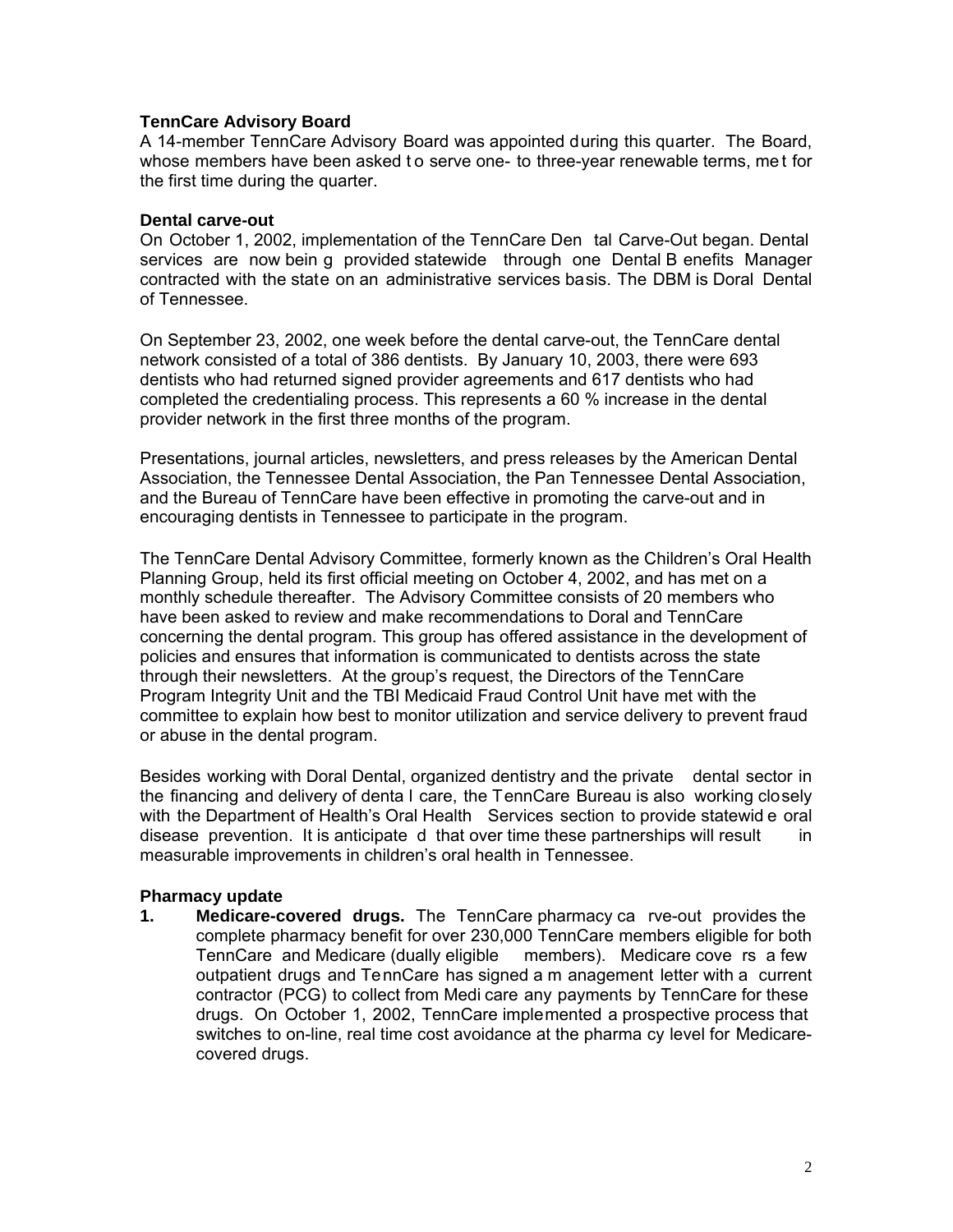- **2. Pharmacy lock-in.** TennCare has reviewed and approved pharmacy lock-in procedures for certain members to receive all their pre scriptions from a single pharmacy. Lock-in procedures not only reduce costs for needless or duplicative prescriptions, but also improve the quality oversight of the member's care.
- **3. TennCare's Centers of Excellence project.** TennCare has implemented the TennCare Centers of Excellence project with Applied Health Outcomes (AHO). Three disease-specific Centers of Excellence (diabetes, cardiovascular, and asthma) have been la unched. TennCare has received over \$1,000 ,000 from pharmaceutical manufacturers to fund the p roject, which include s disease management interventions, quality improve ment, cost cont ainment strategies, and outcomes research. A major goal of the project is t o provide physicians with evidence-based d ata that sh ow the best treatment algorithm to follow for specific disease states. This approach provides physicians with the most current clinical thinking in order to effect voluntary changes in prescribing practices. Appropriate prescribing patterns that give the best outcomes ultimately save total health care costs by reducing expenditures for eme rgency room visits, hospitalizations, physician visits, and other service-related costs.
- **4. Long-term care pharmacy.** TennCare and Vanderbilt have begun a study of long-term pharmacy dispensing pra ctices and r eimbursement. Expected to be completed on April 1, 2003, this report ma  $\gamma$  change the current seven-day dispensing requirements in nursing facilities to a less expensive 30-day process.
- **5. Single drug formulary.** Since the implementation of the TennCare program on January 1, 1994, the TennCare managed care organizations (M COs) have covered well-defined lists of prescription and non-prescription drugs known as drug formularies. The Centers fo r Medicare and Medicaid Services, or CMS (formerly HCFA) approved TennCa re's 1115 waiver application in November of 1993 and that waiver allows the MCOs to restrict drug coverage to these drug formularies.

TennCare is making plans to implement a single drug formulary on April 1, 2003.<br>The development and implementation of a uniform, single, statewide drug The development and implementation of a formulary that all Tenn Care MCOs would be required to manage will not only simplify prescribing for physicians, but also assure that all TennCare members have access to quality pharmacy s ervices, while preserving the memb ers' due process and appeal rights. Once the Tenn Care Formulary Committee has delivered a final drug formulary and prior approval criteria to the T ennCare Bureau, the implementation phase of the project will begin.

Each MCO will be required to launch a prescr iber education initiative as part o f the implementation phase. Provi der educational efforts ma y include direct mailings to network providers, collaboratio n with the Tennesse e Medical Association (TMA), co ntinuing education programs for physicians, in-service training at network hospitals, bro adcast facsimile transmission s to prescribers and website postings. TennCare will require physicia n members of the TennCare Formulary Committee to assist the ed ucational effort by communicating with their peers and encouraging formulary compliance.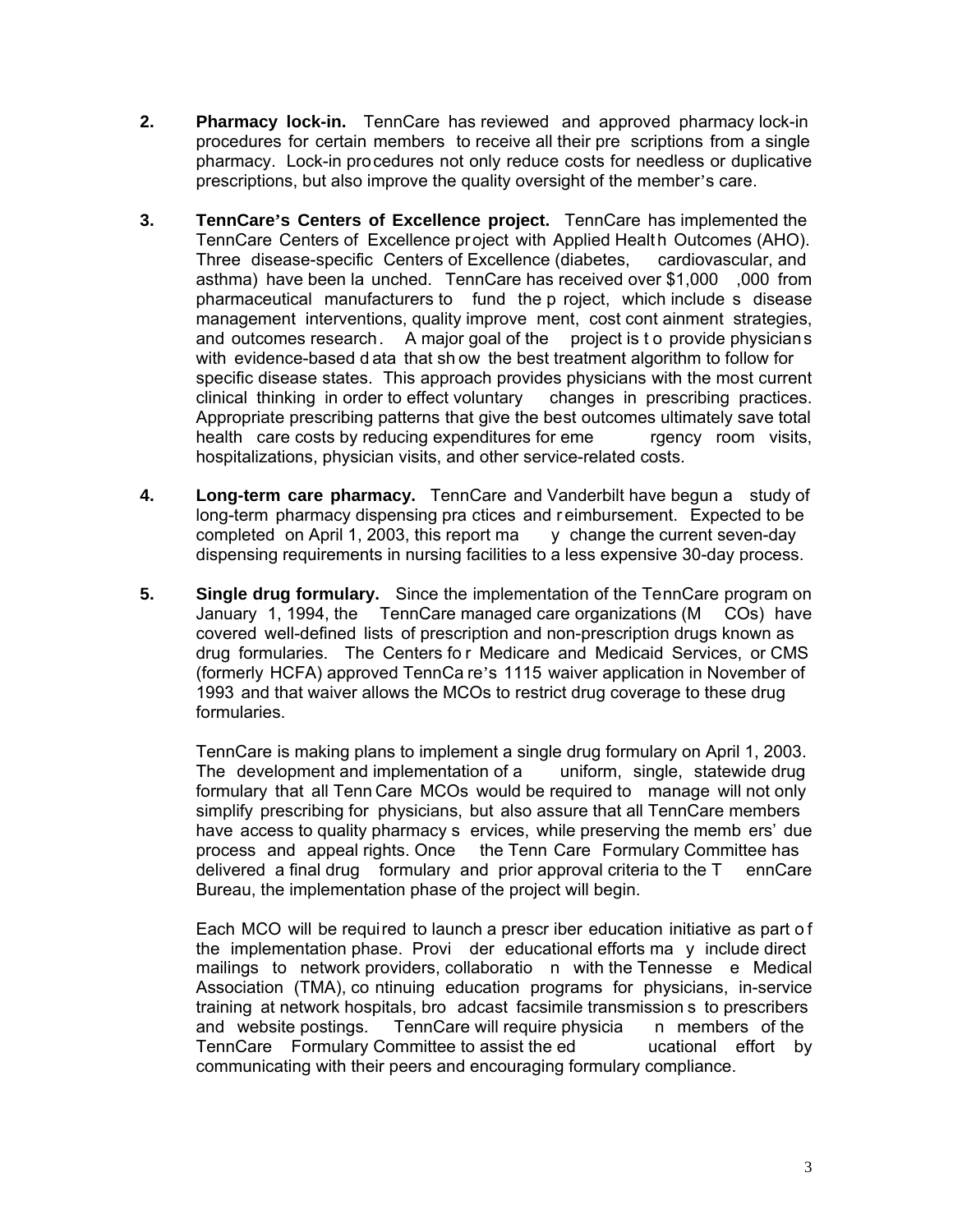**6. Proposal to modify** *Grier***.** The *Grier* Consent Decree requires pharmacists to dispense a 14-day su pply of non -formulary medications when the prescriber cannot be reached or is unwilling to change the prescriptio n to a covered drug. Additionally, the pharmacist is req uired to provide the Te nnCare member an appeal form with such 14-day dispensings. The TennCare Solutions Unit (TSU), which processes all member appeals, is p resently receiving so me 8,000 pharmacy appeals each month. More than 90% of these pharmacy appeal s result in coverage of non-formulary drugs. Recent studies perfo rmed by PriceWaterhouseCoopers and Applied Health Outcomes place the p harmacy cost of TennCare MCO compliance with the *Grier* Consent Decree at about \$50 million per year.

On November 8, 2002, the state filed a Motion to Modif  $\quad$  y the Grier Revised Consent Decree in two areas. On e was the set of provisions in the Consent Decree regarding pharmacy appeals; the other was the matter of expedited appeals. The propo sed pharmacy modifications sugg est that if, after the implementation of a single, statewide drug formulary, a TennCare member or dually eligible member presents a non-formulary, "medical" prescription for a drug in a covered therapeutic cat egory and the physician is unavailable or unwilling to change the prescription to a formulary alternative, the pharmacist will dispense a five (5) day emergency supply of the medication. The pharmacy benefits manager (PBM) or pharma cy claims processor for the respective MCO will produce and send to the MCO (the next day) and TennCare a report of all such five (5) day presc riptions so the MCO or TennCare may process a prior approval (PA) for that p rescription. This PA process may i nclude permission by the prescriber to change the prescription to a fo rmulary alternative or approval of the drug originally prescribed. In t he event that the PA process is not completed in five (5) days, and the member needs more of the medication, then the pharmacist will dispense the balance of the ori ginal prescription. No pharmac y appeal will be generated since th e member was not denied any pharmac y services. If the prescriber wishes to keep tha t patient on the non-fo rmulary medication, then all future, valid p rescriptions will be covered by the MCO o r TennCare for that member. The MCO or TennCare may still contact th e prescriber and offer formulary alternatives to t he prescriber. If at an y time, the prescriber changes the prescription to a formulary alternative, then coverage of the original, non-formulary medication may be discont inued by the MCO or TennCare.

The hearing date for this Motion has not yet been set.

# **Reverification Status**

As of January 10, 2003, about 240,000 individuals had fully completed the redetermination process. Almost 80,000 of these were found to be eligible for Medicaid, while more than 135,000 were found to be eligible for Standard. Just over 25,000 were found ineligible for Standard.

Others are still in the redetermination process. Because of the December Court Order mentioned above, persons in the process as of the date of the Order have not been terminated.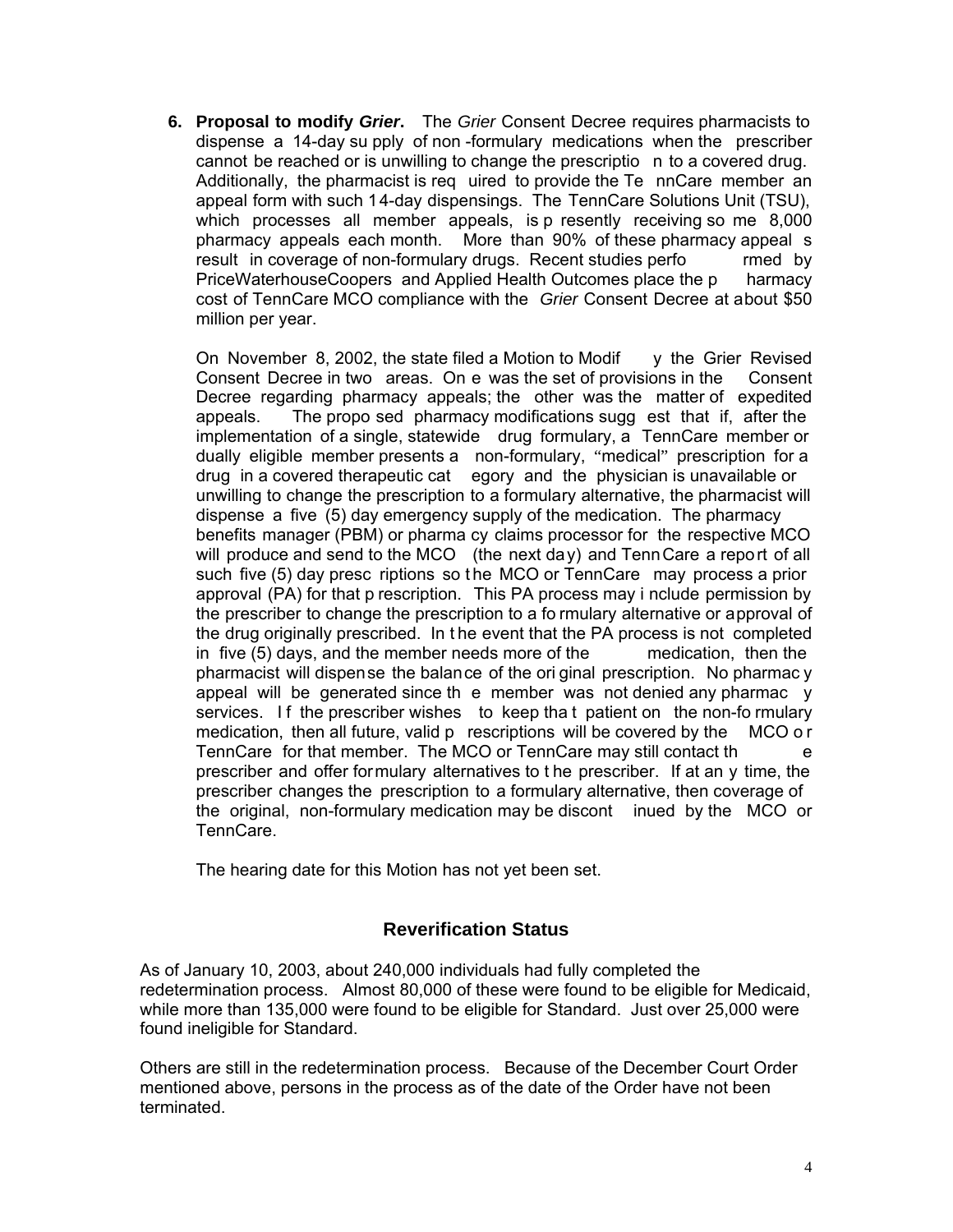# **Status of Filling Top Leadership Positions in the Bureau**

Darin Gordon was named MCO Director during this quarter. Stephanie Anderson was appointed to the position of Eligibility Coordinator, and Vicki Guye was named Audit Director.

### **Number of Recipients on TennCare and Costs to the State**

As of the end of the quarter, there were 1,3 11,942 enrollees on TennCare: 942,973 Medicaid eligibles and 368,969 Uninsureds and Uninsurables.

During the second quarter of FY 2003, TennCare spent \$ 1,171,884,446 (net projected drug rebates) for managed care services. These expenditures include d: payments to the managed care organization s, payments to the behavioral health organizat ions, payments to the dental benefits manager, and payments for pharmacy services for the dual eligibles and behavioral health pharmacy carve-outs.

# **Viability of MCOs in the TennCare Program**

#### **Claims payment analysis for medical services**

The prompt pay requirements of T.C.A. § 56-32-226(b) mandate that each health maintenance organization and behavioral health organization ensure that 90% of claims for payment for services delivered to a TennCare enrollee are paid within 30 days of the receipt of such claims and 99.5% of all provider claims are processed within 60 days of receipt.

In October 2002, TDCI requested data files of all TennCare processed medical claims from TennCare MCOs and BHOs for the month of October 2002. TDCI also requested data files of pended TennCare claims as of October 31, 2002, and a paid claims triangle from October 1, 2001, through October 31, 2002.

TDCI's analyses of these data files indicated that Xantus Healthplan of Tennessee, Universal Care of Tennessee and Memphis Managed Care were not in compliance with the statute. Premier Behavioral Health, Better Health Plans, Preferred Health Partnership, Volunteer State Health Plan, OmniCare Health Plan, John Deere Health Plan, Victory Health Plans and Tennessee Behavioral Health were in compliance.

For the three MCOs out of compliance with prompt pay requirements in October, TDCI requested claims payment data for November to assess whether the MCOs were back in compliance. For November, TDCI requested data files of all TennCare processed claims, TennCare pended claims and paid claims triangles from Xantus Healthplans of Tennessee, Universal Care of Tennessee and Memphis Managed Care. Memphis Managed Care was in compliance with prompt pay requirements in November, but Universal Care of Tennessee and Xantus Healthplan of Tennessee were not in compliance.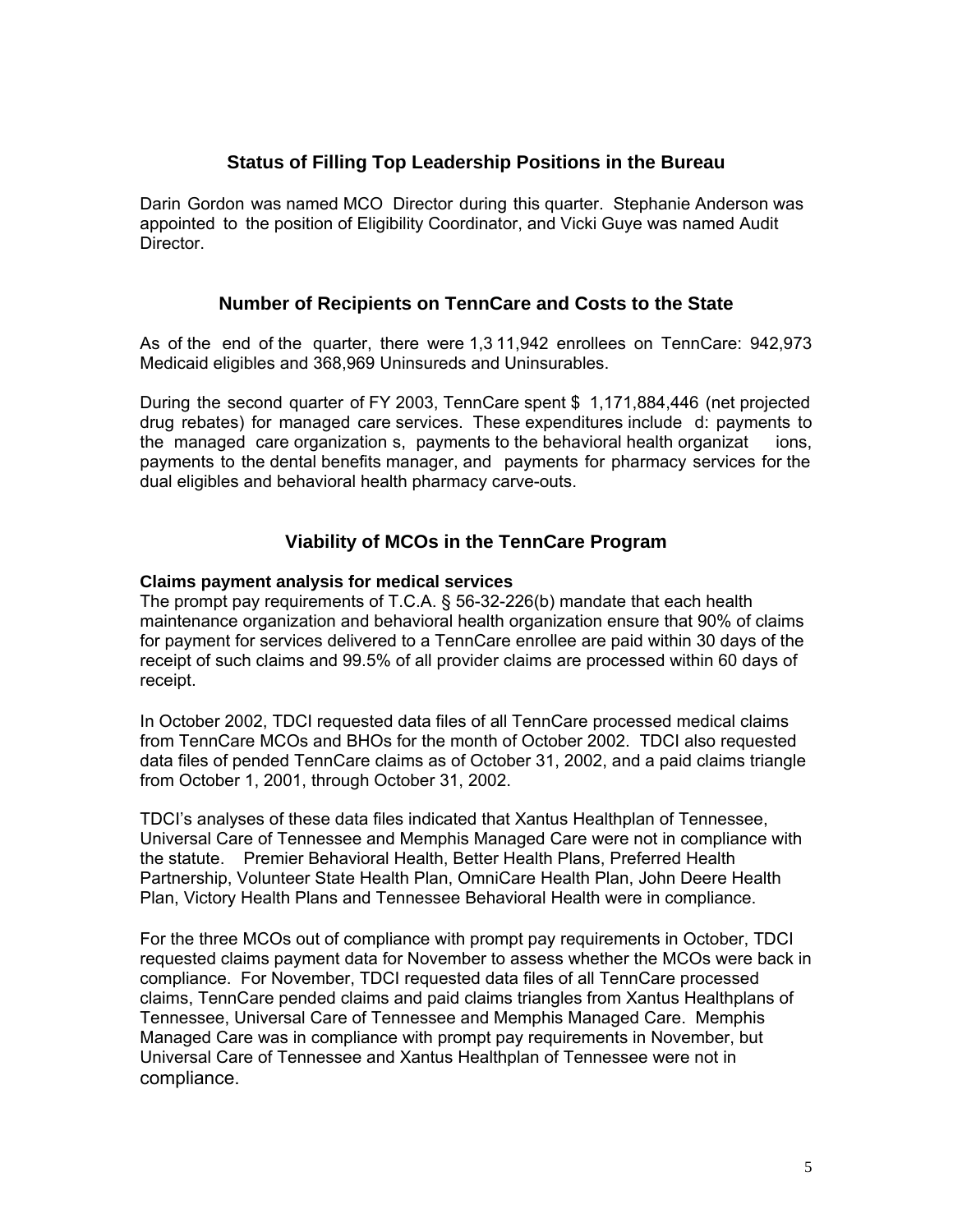Because Universal Care of Tennessee and Xantus Healthplan of Tennessee were not in compliance with the prompt pay statute in October or November and because these two MCOs are monitored monthly for compliance under TDCI administrative supervision and rehabilitation (respectively), the TennCare Division will request and analyze medical data files for December 2002 for these two MCOs.

The division will also analyze data files monthly for Memphis Managed Care (including December) as a component of the division's continuing oversight of MMCC's claims payment system upgrade project.

As part of TDCI's cycle of analyzing claims data for the first month in each quarter, the division will review claims data for all MCOs and BHOs for January 2003.

#### **Development of claims payment analysis for pharmacy benefits**

TDCI has initiated the development of a system for analysis of claims payments for Pharmacy Benefits. This project is underway and requires TDCI to adjust its analysis techniques to be congruent with TennCare Pharmacy Benefit service delivery under Grier. TDCI requested data files of all TennCare processed pharmacy benefits claims from TennCare MCOs and/or subcontracted pharmacy benefits managers (PBMs) for the month of October 2002. Included in the request were data files of pended TennCare pharmacy claims as of October 31, 2002, and a paid claims triangle from October 1, 2001, through October 31, 2002. The behavioral health organizations, Premier and Tennessee Behavioral Health, were not part of this study as TennCare Partners Program Pharmacy Benefits are delivered by the TennCare Bureau through its contract with Consultec. (The BHOs are not required to provide pharmacy benefits because these benefits are provided by the state.)

TDCI's analyses of data files indicated that John Deere Health Plan and Volunteer State Health Plan were in compliance with prompt pay requirements for pharmacy claims. Xantus Healthplan of Tennessee, OmniCare Health Plan, and Memphis Managed Care were not in compliance.

For the three MCOs not in compliance for October, TDCI requested pharmacy claims data for November 2002. Xantus Healthplan of Tennessee, OmniCare Health Plan, and Memphis Managed Care were deemed to be back in compliance with prompt pay requirements for pharmacy claims for November 2002.

Better Health Plans, Preferred Health Partnership, Universal Care of Tennessee and Victory Health Plans were requested to resubmit October pharmacy data because of incomplete files or incorrect file formats. TDCI has not completed its analyses of these files.

Universal Care of Tennessee routinely submits pharmacy claims data monthly as part of TDCI's administrative supervision oversight. TDCI has requested Universal to resubmit its November data file because of incorrect file formatting.

Memphis Managed Care will submit pharmacy benefits data files for each month (including December) as a component of TDCI's oversight of MMCC's claims payment system upgrade project.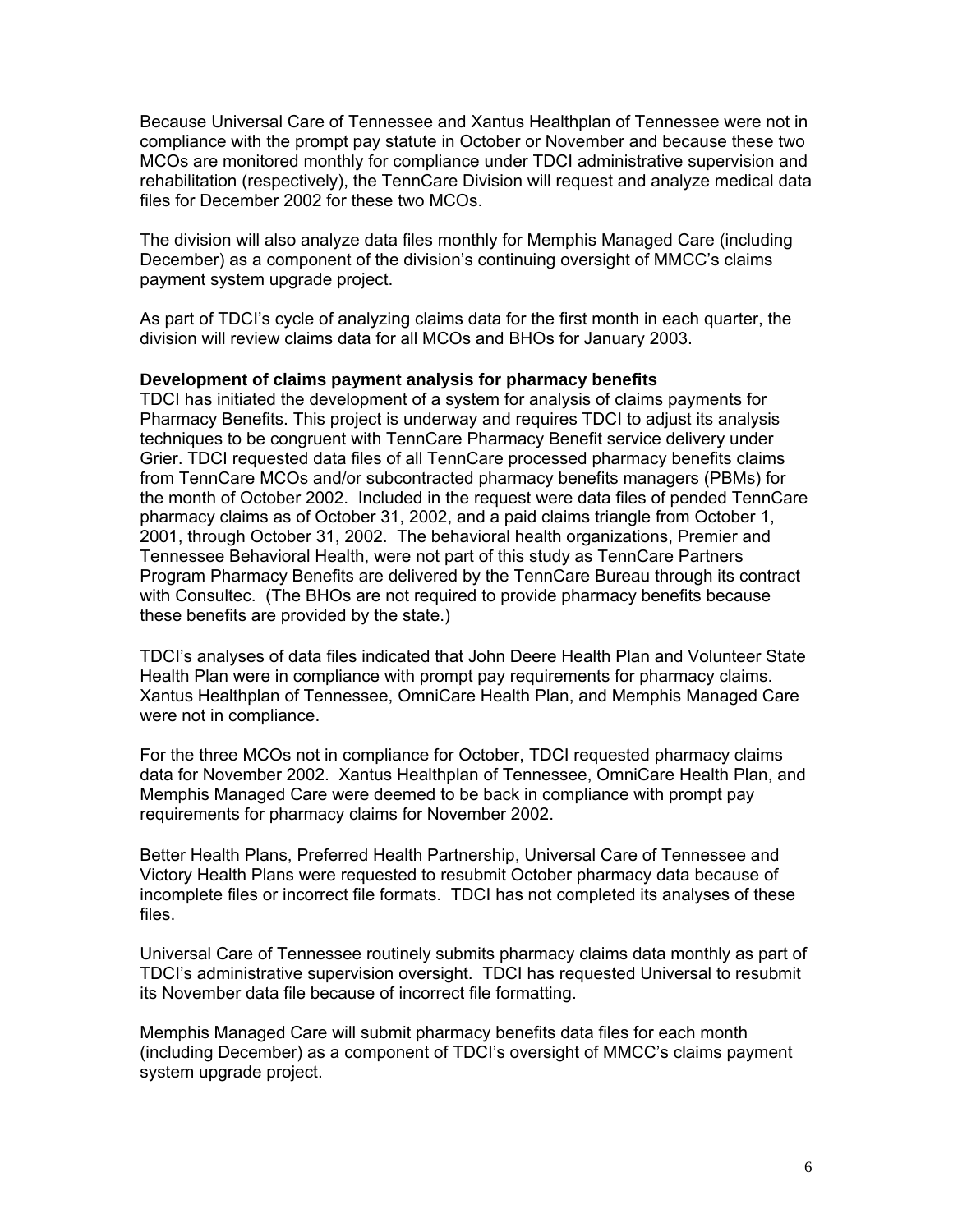As part of TDCI's cycle of analyzing claims data for the first month in each quarter, the division will review pharmacy claims data for the appropriate MCOs for January 2003.

#### **Net worth requirement**

The most current financial statement filings for HMOs were submitted in December for the quarter ending September 30, 2002. TDCI will determine excess or deficient net worth for TennCare HMOs at December 31, 2002, when the annual 2002 NAIC financial statements are submitted March 1, 2003.

Listed below is each MCO's net worth requirement compared to net worth reported at September 30, 2002, on the NAIC third quarterly statement. Universal Care of Tennessee, Memphis Managed Care, Xantus and Premier reported a net worth deficiency. While TBH reported an excess net worth, TDCI has received information in January 2003 that indicates the TBH may well have a net worth deficiency at December 31, 2002.

| <b>MCO/BHO</b>                             | <b>REPORTED</b>  | <b>NET WORTH</b>   |             | <b>EXCESS/(DEFICIENT)</b> |
|--------------------------------------------|------------------|--------------------|-------------|---------------------------|
|                                            | <b>NET WORTH</b> | <b>REQUIREMENT</b> | <b>Note</b> | <b>NET WORTH</b>          |
| <b>Better Health Plans</b>                 | 3,367,322        | 2,956,800          | (1)         | 410,522                   |
| Uohn Deere                                 | 78,436,889       | 12,377,685         |             | 66,059,204                |
| <b>Memphis Managed</b><br>Care             | 6,288,568        | 7,201,830          |             | $-913,262$                |
| OmniCare                                   | 4,690,307        | 4,544,249          |             | 146,058                   |
| <b>PHP</b>                                 | 17, 134, 161     | 6,821,720          |             | 10,312,441                |
| <b>Premier Behavioral</b><br><b>Health</b> | 1,880,888        | 6,918,195          | (3)         | $-5,037,307$              |
| ТВН                                        | 12,387,192       | 5,514,875          | (4)         | 6,872,317                 |
| <b>Universal</b>                           | 5,670,183        | 6,522,000          | $(1)$ $(2)$ | $-851, 817$               |
| VHP                                        | 6,320,987        | 1,816,510          |             | 4,504,477                 |
| <b>Nolunteer</b>                           | 56,178,328       | 16,673,233         |             | 39,505,095                |
| <b>Xantus</b>                              | -76,887,334      | 7,998,884          |             | $-84,886,218$             |

(1)These MCOs did not begin operations until July 1, 2001. The net worth requirement has been increased above the statutory minimum based on projected premium revenue.

(2)Universal is under the Administrative Supervision of the Commissioner of Commerce and Insurance as a result of identified financial and claims processing operations problems. Further regulatory actions by TDCI are subject to the response of the Centers for Medicare and Medicaid Services and the TennCare Bureau to the request by Universal for additional funding. The collectibility of this receivable is pending resolution by the Centers for Medicare and Medicaid Services and the TennCare Bureau. If this receivable is deemed uncollectible, TDCI will adjust Universal's reported net worth from \$5,670,183 to (\$37,117,197).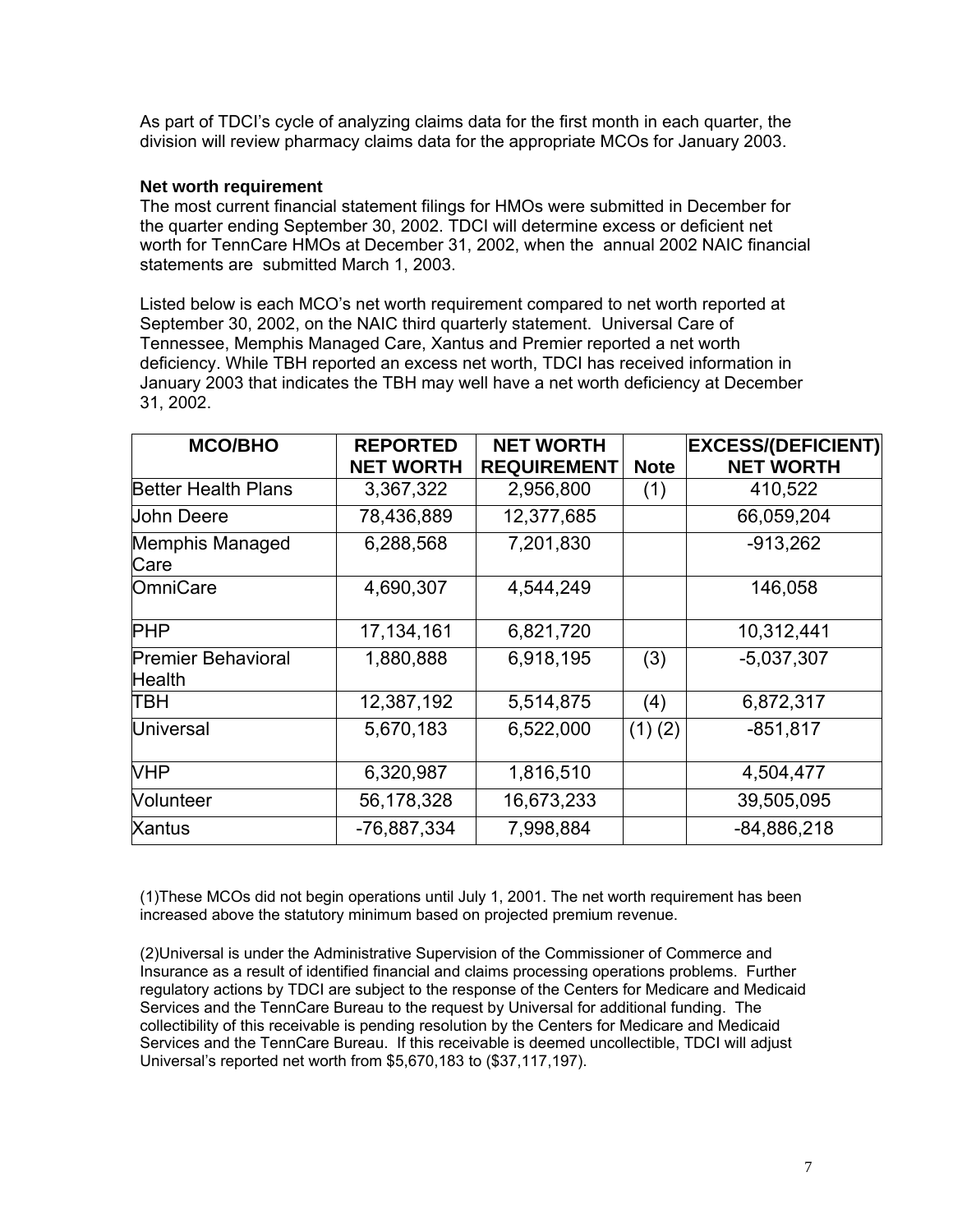(3)Premier is under Administrative Supervision of the Commissioner of Commerce and Insurance as a result of its net worth deficiency. Effective January 1, 2003, the state assumed 100% of the financial risk for covered benefits.

(4)TBH was placed under an Order of Administrative Supervision on January 9, 2003 because TBH transferred \$7 million of capital to its parent, Magellan Health Services, Inc., on October 4, 2002, without notifying TDCI and properly disclosing this transfer on its financial statements filed with TDCI on December 2, 2002. By transferring the \$7 million in capital, TDCI estimates that TBH may have a net worth deficiency of approximately \$200,000.

#### **Universal Care of Tennessee**

During the fourth quarter, TDCI continued to work closely with Universal to identify and correct claims processing errors. The Administrative Supervisor and TDCI examiners are closely monitoring Universal's cash balances, including review and approval of disbursements prior to the release of checks for claims payments. TDCI and Universal have developed procedures to facilitate issuing claims payment checks weekly.

Providers in Universal's network are most concerned about payments for claims with dates of service prior to 4/12/2002. As noted above, the TennCare Bureau and the Centers for Medicare and Medicaid Services are currently working together to achieve a resolution of the funding issues surrounding these claims.

TDCI contracted consultants were on site during the fourth quarter to follow up on their previous site visits to assess Universal's claims processing operations.

#### **Memphis Managed Care**

On June 12, 2002, TDCI received MMCC's revised plan of corrective action relative to its net worth deficiency as of March 31, 2002. Additionally, MMCC signed Amendment Number 1 to the Amended and Restated Contractor Risk Agreement which states that beginning May 1, 2002, MMCC was not at risk for medical expenses incurred by its TennCare enrollees.

Because MMCC's underlying assumptions were reasonable, the TennCare Bureau and TDCI approved this plan of corrective action. At September 30, 2002, MMCC reported net worth of \$6,288,568, a deficiency of \$913,262 below the net worth requirement. In the interim financial statements submitted to the division as part of its plan of correction, Memphis Managed Care reported net worth of \$7,511,051at November 30, 2002, an excess of \$309,221 above the net worth requirement. TDCI has not verified the elimination of MMCC's net worth deficiency reported at November 30, 2002.

As previously mentioned, TDCI will continue to monitor closely MMCC's financial status and its progress in completing the claims system upgrade.

#### **Xantus Healthplan of Tennessee**

Xantus continues to be on a "no-risk" reimbursement for reasonable cost in accordance with the contract amendment between Xantus and the TennCare program.

#### **Premier Behavioral Systems of Tennessee**

At September 30, 2002, Premier reported net worth of \$1.8 million, a deficiency of approximately \$5 million below its net worth requirement. Therefore, on December 30, 2002, Premier entered into an Agreed Notice of Administrative Supervision with the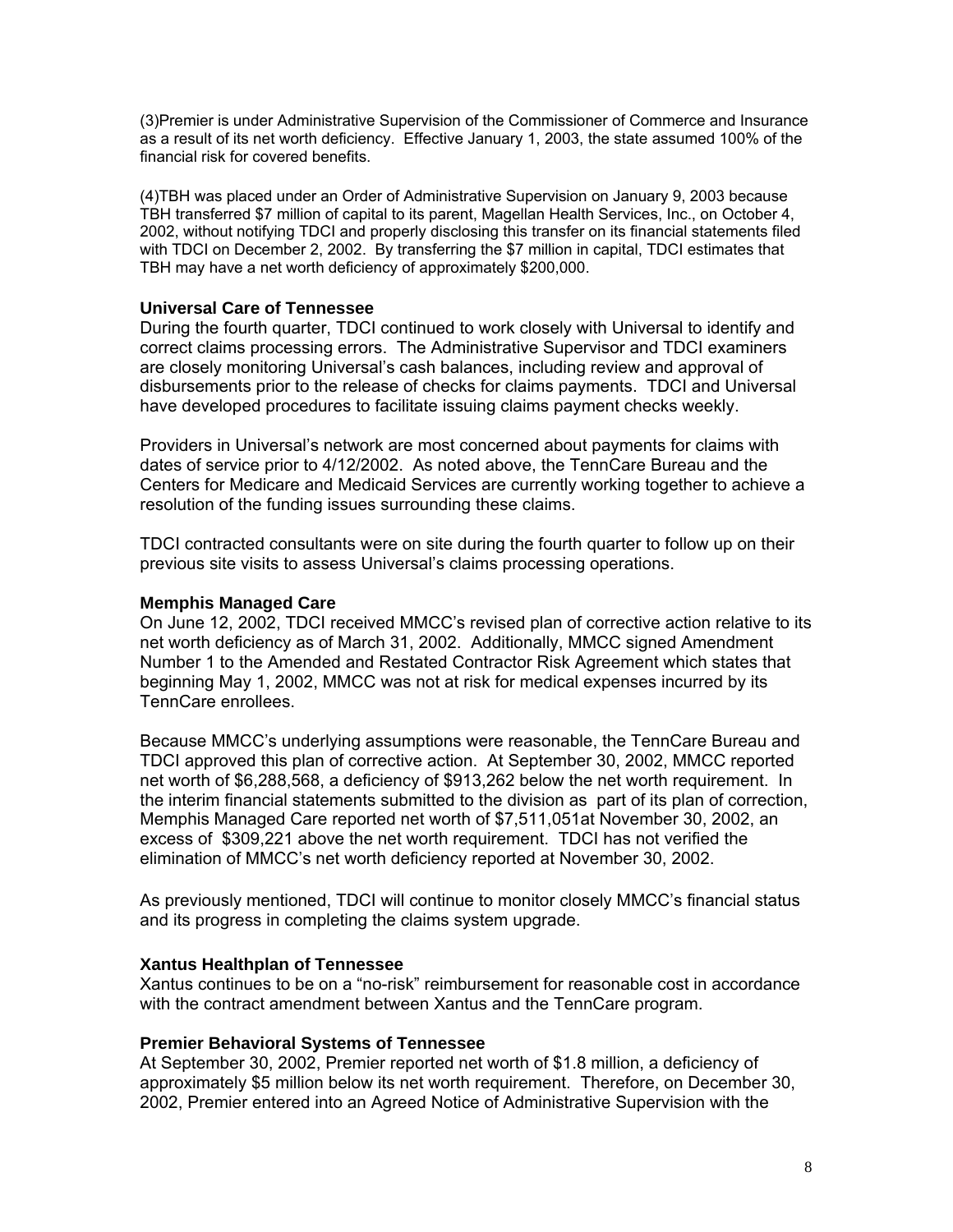Department of Commerce and Insurance. Per the terms of this agreement, Premier must cure its net worth deficiency on or before June 30, 2003.

By amendment to the contractor risk agreement, the state assumed 100% of Premier's risk for the cost of delivering behavioral health services effective January 1, 2003.

#### **Tennessee Behavioral Health, Inc.**

As discussed above, the Commissioner placed TBH under Administrative Supervision on January 9, 2003.

### **Success of Fraud Detection and Prevention**

- 1. Program Integrity continues to work cases referred by MCO/BHO's, general public via Web site, faxes, letters, and phone calls via the hotline. Results of case reviewer/investigators are listed below;
	- A. Summary of Enrollee Cases :
		- a. Cases closed 5,420

b. Recommended Terminations 1.723

#### Other Adjustments to Active Cases not Terminated

| 1. Income Adjusted   | 117 |
|----------------------|-----|
| 2. Health Ins. Added | 139 |

#### B. Summary Relating to Provider Cases:

|  | Cases closed |  |
|--|--------------|--|
|  | Active Cases |  |

- b. Active Cases<br>c. Cases referred to TBI (1) 19 c. Cases referred to TBI (1)
- d. Cases referred to HRB's
- e. l 10

(1) TBI/MFCU takes the lead in cases once they are referred and Program Integrity continues to assist as requested.

2. Overpayments recovered for Nursing Home Recipients - called PA68's. These overpayments are directly related to under reporting of recipient income and/or assets.

For the Quarter Ending 12/31/02 \$382,617.35

 Note: These collections resulted from joint efforts of Program Integrity, TennCare Fiscal Services and DHS.

- 3. Continue to work with U.S. Attorney's Office, HHS-OIG, FBI, TBI, Commerce and Insurance, Health Related Boards, DEA and CIGNA in order to share information and help identify and prosecute Providers who violate the law.
- 4. Continuing to reach out to the District Attorneys across the state to solicit their help and support in prosecuting recipients who commit fraud against the